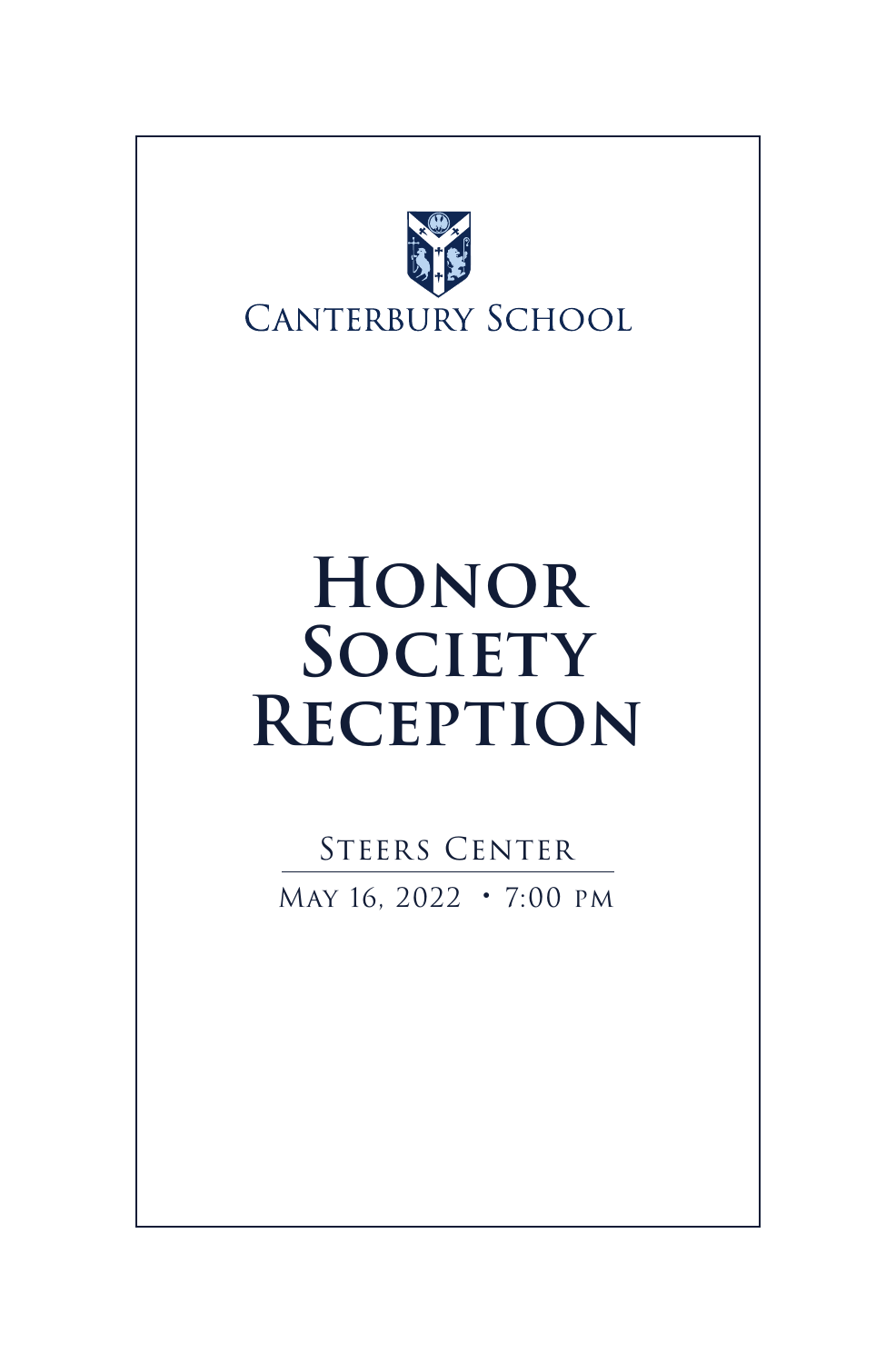*The Canterbury Honor Society was founded during the 1989-1990 academic year to advance scholarship and to foster the love of learning at Canterbury School.*

#### **Honor Society Criteria**

*Fifth and Sixth Form honors students are eligible for membership in the Canterbury Honor Society. Fifth Formers with a highest honors cumulative GPA are eligible at the end of the first semester of the Fifth Form year. Sixth Formers with high honors averages who were not inducted in their Fifth Form year may be inducted in their Sixth Form year. Members must be enrolled in a rigorous academic program which includes honors and AP courses in a diverse course of study. Students must demonstrate academic integrity and consistent engagement as a positive contributor to the academic culture of the School.*

#### **Charter Members from 1989-1990:**

**Roderick Clarke '46** Headmaster

**William Burke** Assistant Headmaster

**Jean-Paul Mandler P '87, '91, '94, '99** Dean of the School

> **Mary Louise Coffin P '72** Director of Studies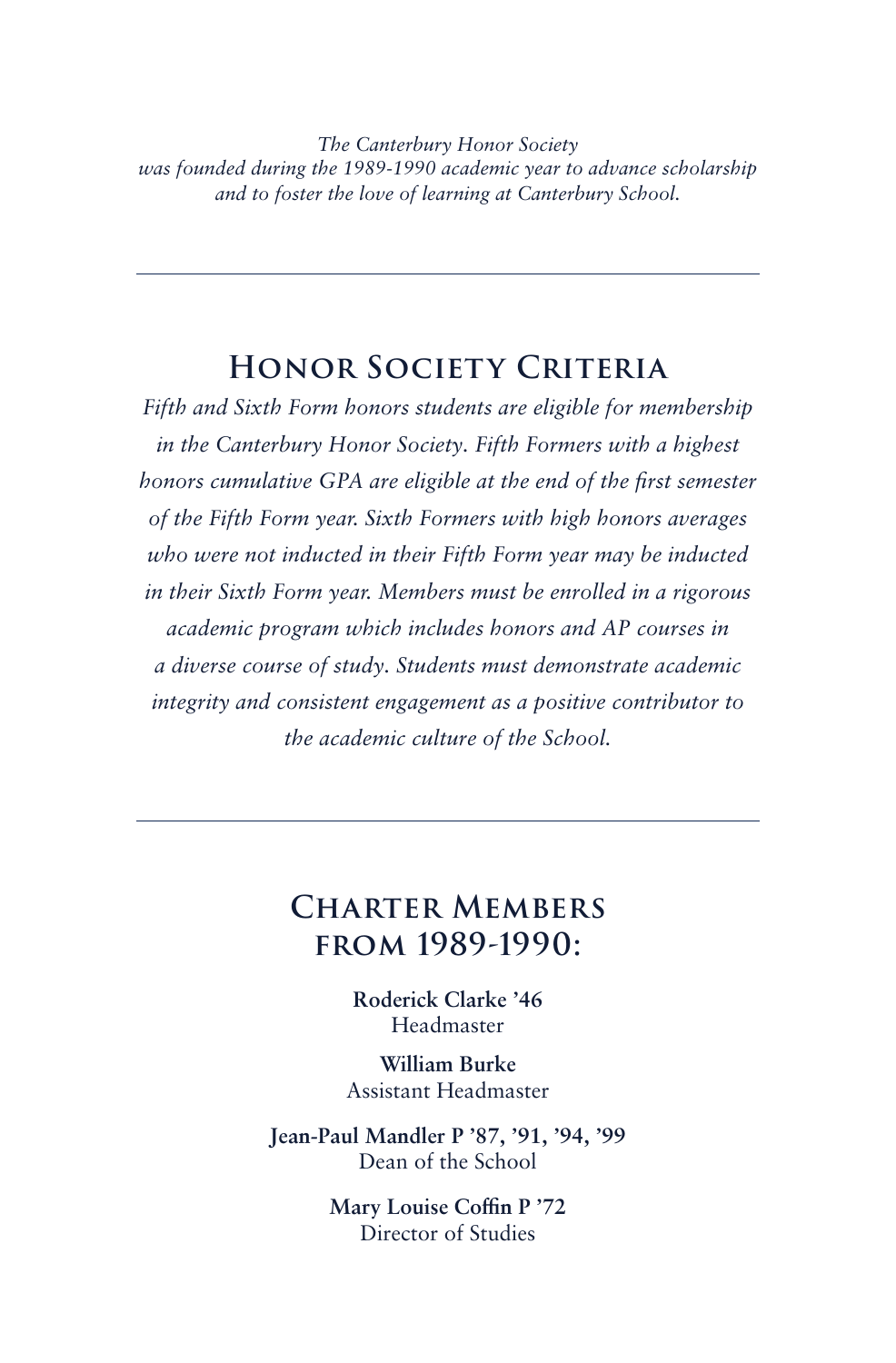

#### **Welcome**

**Rachel E. Stone P '23, '24**, Head of School

## **Opening Prayer**

**Sarina Sheth '22**, Interfaith Council Leader

## **Recognition of Honor Society Members**

**Rachel E. Stone P '23, '24**, Head of School **Suzanne Roberts P '24**, Associate Head of School for Academics **Todd Mathewson**, Director of Studies

## **Guest Speaker**

**Sarah Armstrong** 2021 Recipient of the J.P. Mandler Teaching Award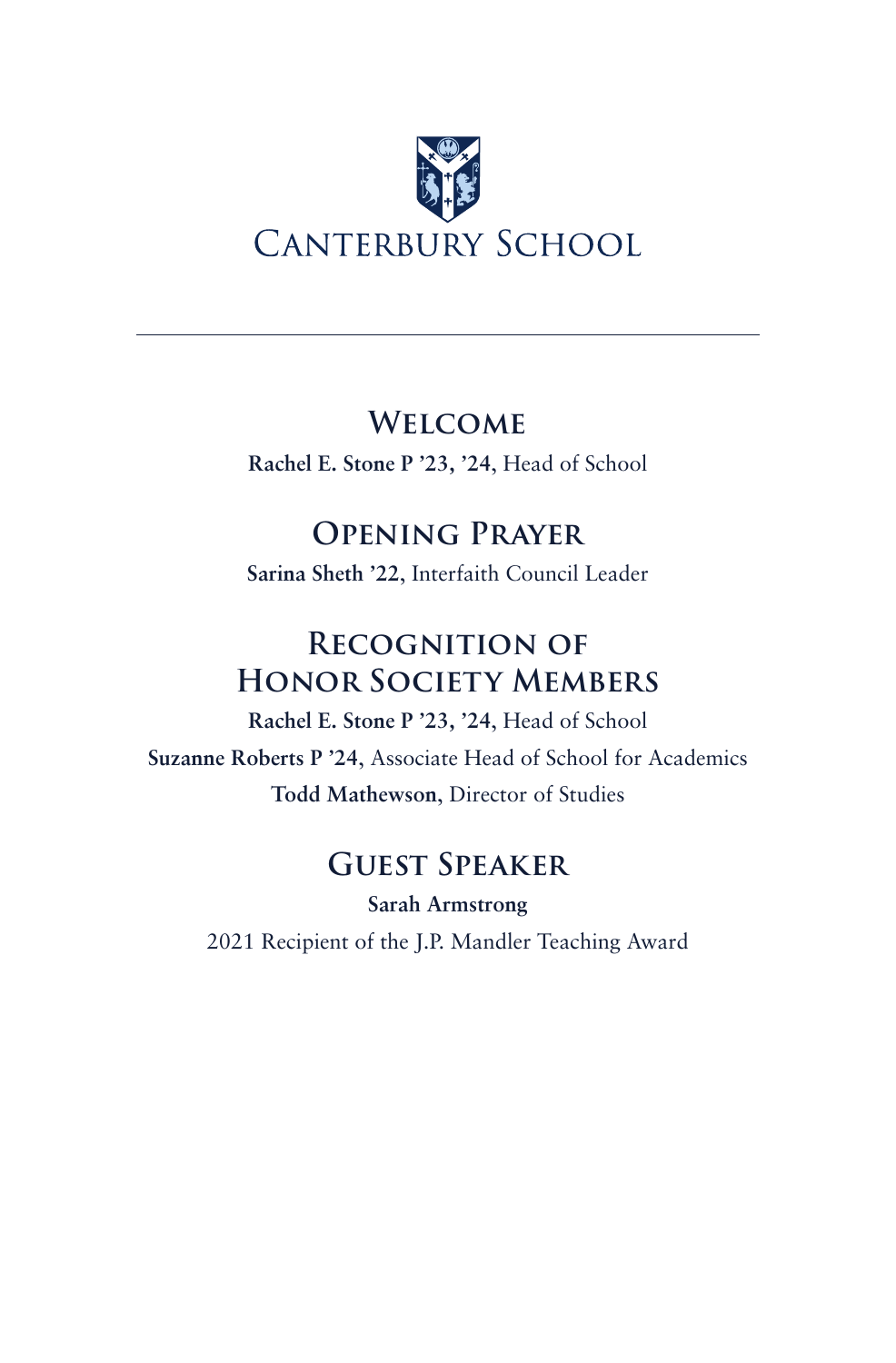# **Canterbury Honor Society Members 2021 – 2022**

| John Bagg '23 *  Cornelius, NC                  |
|-------------------------------------------------|
| Stella Bandak '22 Middlebury, CT                |
| Laurence Brady, Jr. '22. Hartsdale, NY          |
| Hanyan Cai '22  Lake Zurich, IL                 |
| Isabella Carioscia '22 Pawling, NY              |
| Jennifer Castro '22. New Fairfield, CT          |
| Emily Chickering '22 New Milford, CT            |
| Giovanna Esposito '22. New Milford, CT          |
| Ian Fernandes '22  Woodbury, CT                 |
| Marina Fossati Druck '22  Florianopolis, Brazil |
|                                                 |
| Victoria Gioiele '22  Newtown, CT               |
| Lindsey Grandolfo '22 Fairfield, CT             |
|                                                 |
| Huanrui Hu '23 *  Shenzhen, China               |
| Junseong Jo '23 * Busan, Korea                  |
| Jeremiah Keefe '22 New Canaan, CT               |
| Walter Kershaw '22  West Hempstead, NY          |
| Connor Koh '23 *  Upper Saddle River, NJ        |
| Lily LaVigne '23 * New Milford, CT              |
| Mari Leonard '22. Warren, CT                    |
| Jerry Liu '22  Cheshire, CT                     |
| Gavin Long '22  Schwenksville, PA               |
| Olivia Lynn '23 * Montauk, NY                   |
|                                                 |
| Riley McPhee '23 *  Cheshire, CT                |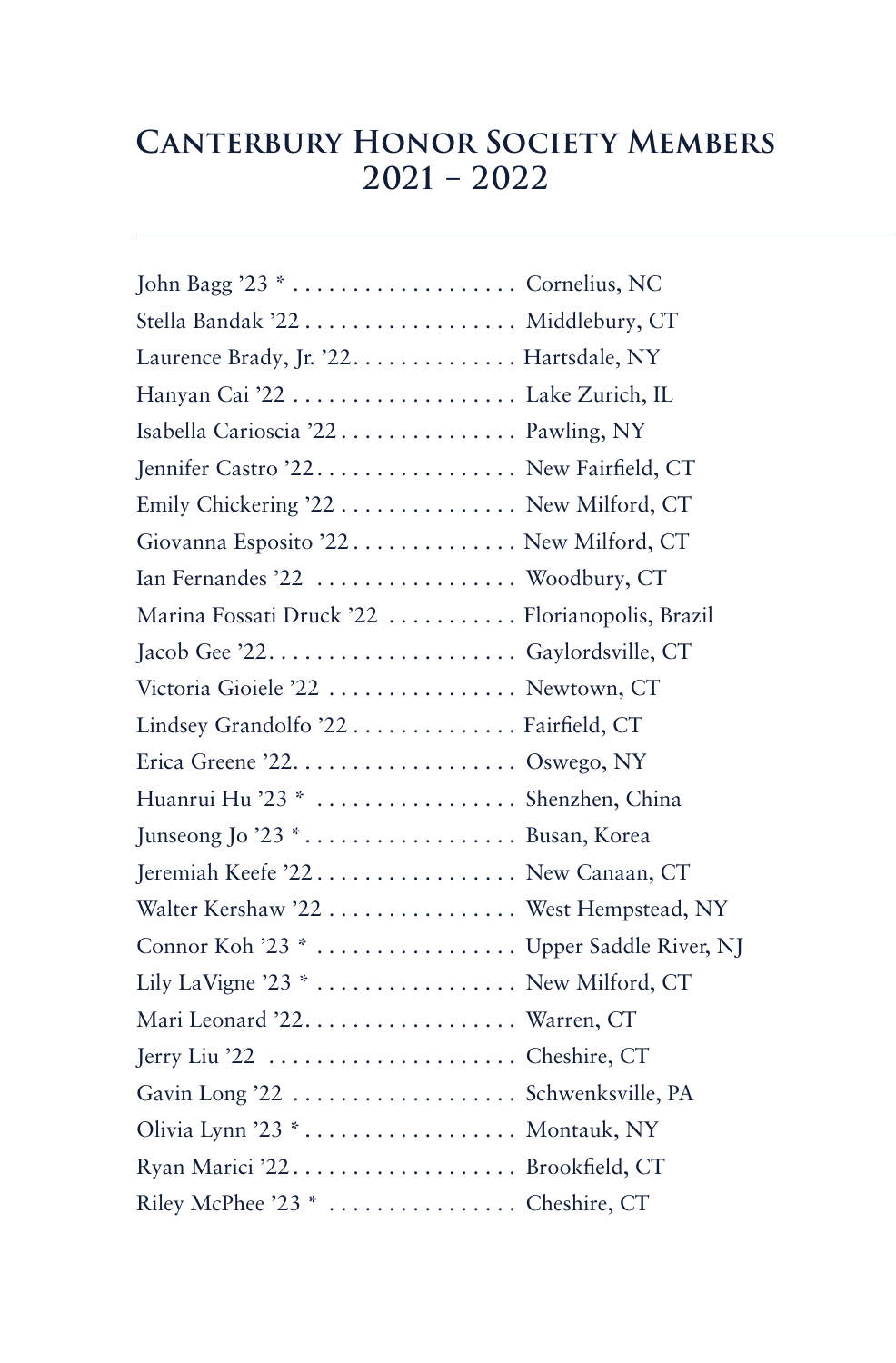| Olivia Meola '22  Brewster, NY            |  |
|-------------------------------------------|--|
| Abigail Mitchell '22 Danbury, CT          |  |
| Maxim Mochalov '22  Moscow, Russia        |  |
| Kathryn Naughton '22. Newtown, CT         |  |
| Alexander Olcese '23 *  Brookfield, CT    |  |
| Patrick O'Shaughnessy '22 Greensboro, NC  |  |
| Alastair Ostrowski '22 New York, NY       |  |
| Katelynn Pizzano '22 Thomaston, CT        |  |
| Ashley Regina '22  Milford, CT            |  |
| David Salazar '22. New Windsor, NY        |  |
| Madelyn Samplatsky '22  Granby, CT        |  |
| Logan Sanford '22  Northfield, CT         |  |
| Alex Schneider '22 Wilbraham, MA          |  |
| Nicola Sherriff '22. Ridgefield, CT       |  |
| Sarina Sheth '22 Brookfield, CT           |  |
| Mateo Siabatto '22. Bogota, Colombia      |  |
| Cooper Stepankiw '22 New Milford, CT      |  |
| Liam TeeKing '23 * Brookfield, CT         |  |
| Avery Trach '23 * New Milford, CT         |  |
| Qingzhi Tu '22  Shenzhen, China           |  |
| Sebastian Voskericyan '22  New Canaan, CT |  |
| Xinyi Weng '23 * Shanghai, China          |  |
| Jiankun Yang '22 Beijing, China           |  |
| Ziqian Yang '22  Beijing, China           |  |
| Qixiu Yao '22  Shanghai, China            |  |
| Yunfan Zhang '22 Beijing, China           |  |
| *New Fifth Form Member                    |  |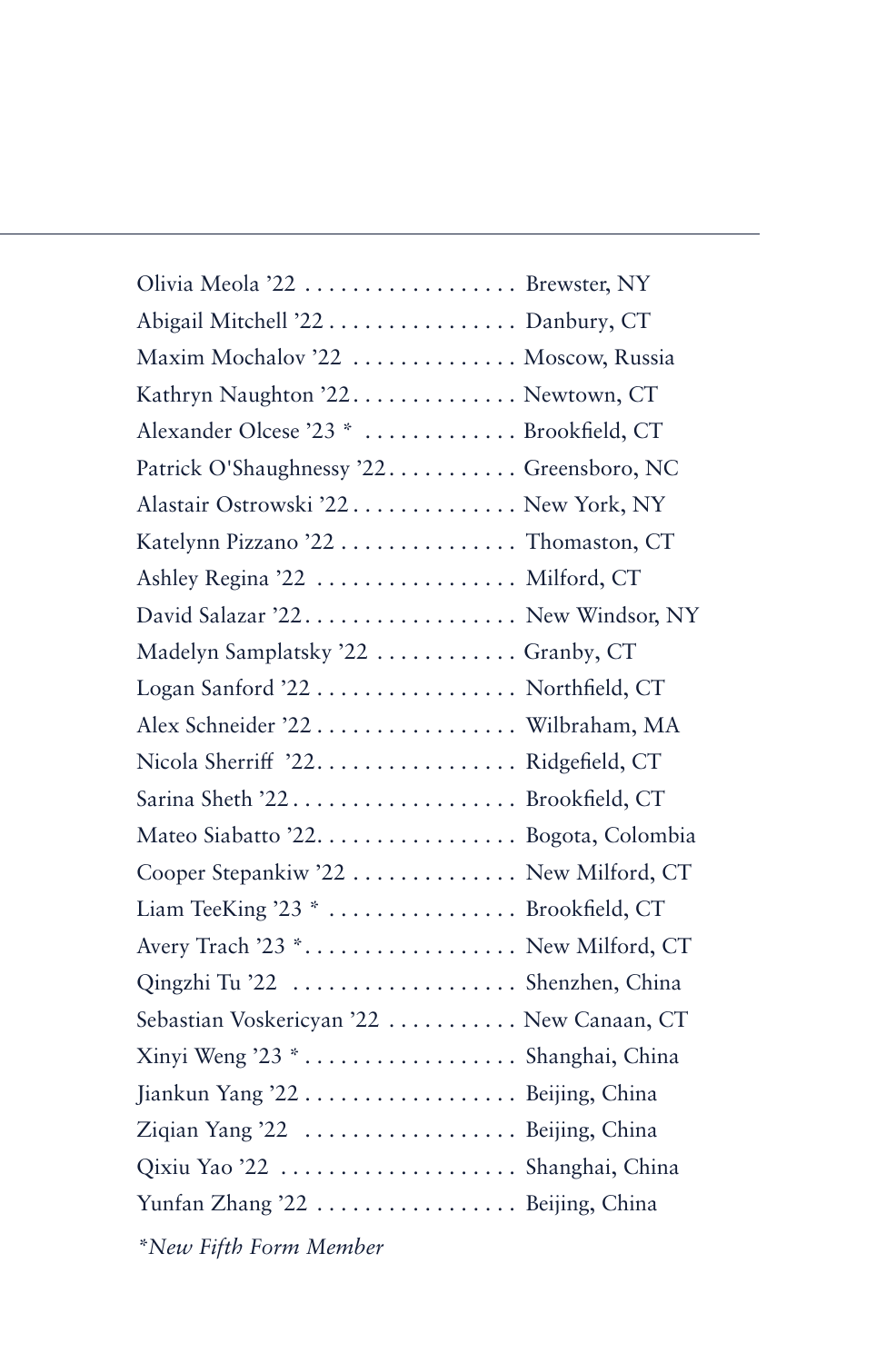#### **Previous Dinner Speakers:**

- 1991 Robert F. Giegengack Jr. '56
- 1992 James P. Shea P '77, '78, '79, '81, '86
- 1993 Roderick Clarke '46
- 1994 John F. Coffin III P '72
- 1995 L. Michael Sheehy '56
- 1996 Fr. Sebastian Leonard
- 1997 Cynthia S. Weill '78
- 1998 J.P. Mandler P '87, '91, '94, '99
- 1999 Sandra Behan
- 2000 Keith A. Choate '92
- 2001 Nichol McKenzie '94
- 2002 Joseph A. Peck '84
- 2003 Jack McCabe
- 2004 Krystal Giordano '00
- 2005 Eric L. Gellella '94
- 2006 Rebecca L. Mayo '94
- 2007 Bryan Kiefer P '99, '01, '04
- 2008 Robert Potter
- 2009 Kimberly Moffitt Hehir '90
- 2010 Wright Danenbarger
- 2011 Anne Weber Kohart '05
- 2012 William B. O'Connor '57
- 2013 Jonathan Diamond P '20
- 2014 Christa Rotolo '07
- 2015 Robert Maloney '95
- 2016 Nasir H. Naqvi '90
- 2017 J.P. Mandler P '87, '91, '94, '99
- 2018 Jonathan Diamond P '20
- 2019 Julio Omaña P '19, '20
- 2020 Margaret Cameron Briggs Roffe P '12, '15
- 2021 Wright Danenbarger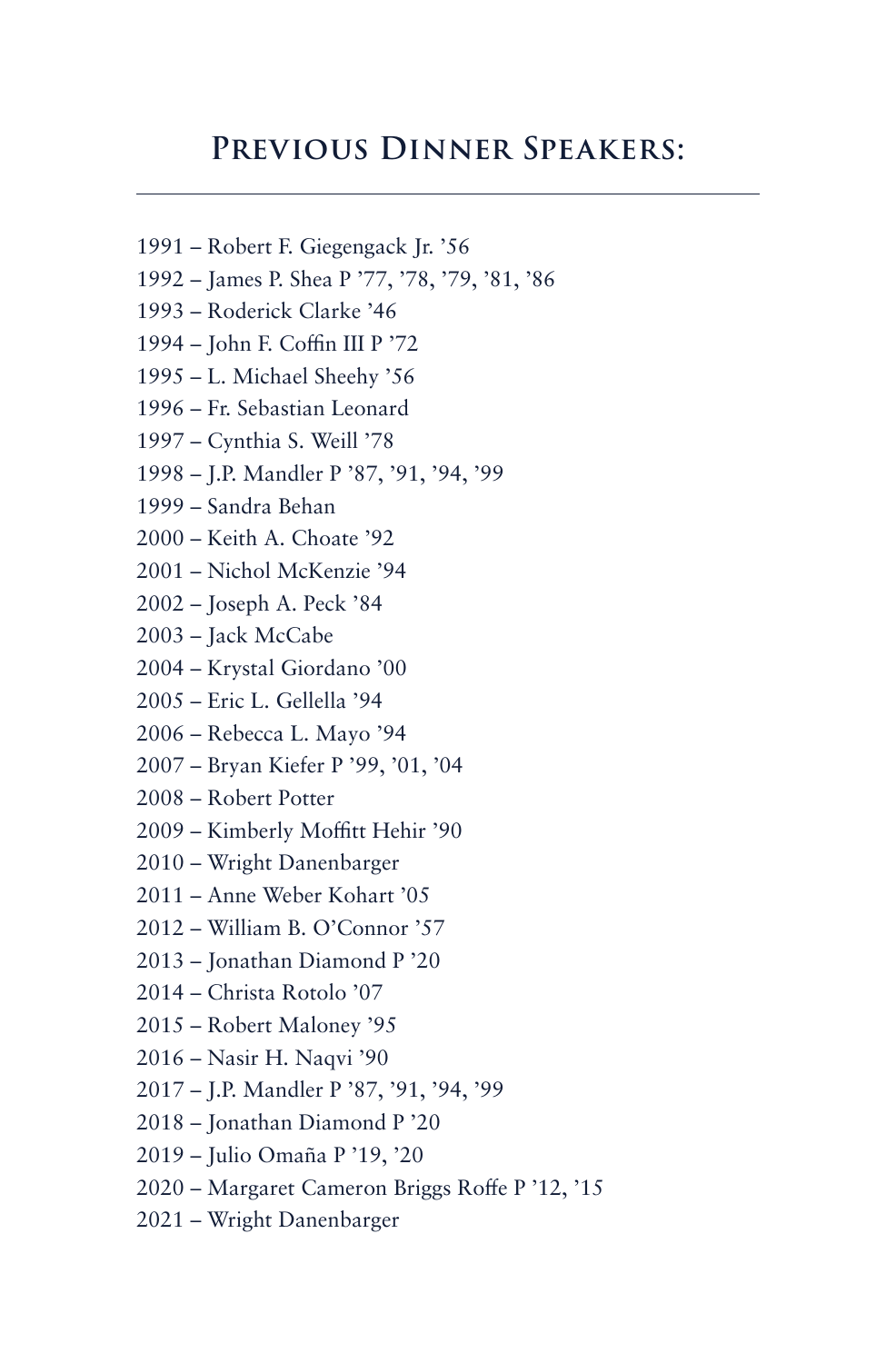

Founded in 1915 and guided by our Catholic heritage, Canterbury is a college preparatory, coeducational boarding and day school for students in grades 9-12. The School prides itself on creating a community based on its Five Values—

**Honesty, Respect, Compassion, Spirituality, and Self Reliance**—in which students and faculty forge lasting bonds and every student experiences a broad and challenging program in a small school setting. The School's educational environment fosters academic rigor, athletic development, artistic enrichment, spiritual growth and strives to ensure a superior experience that prepares students for leading colleges and universities and for life.

With its rigorous and humane approach to students, both in and out of the classroom, Canterbury's program inculcates vital intellectual and ethical habits of mind. The School sees all students as individuals, encourages them as necessary, challenges them as appropriate, and inspires them to become moral leaders in a complex, secular world.